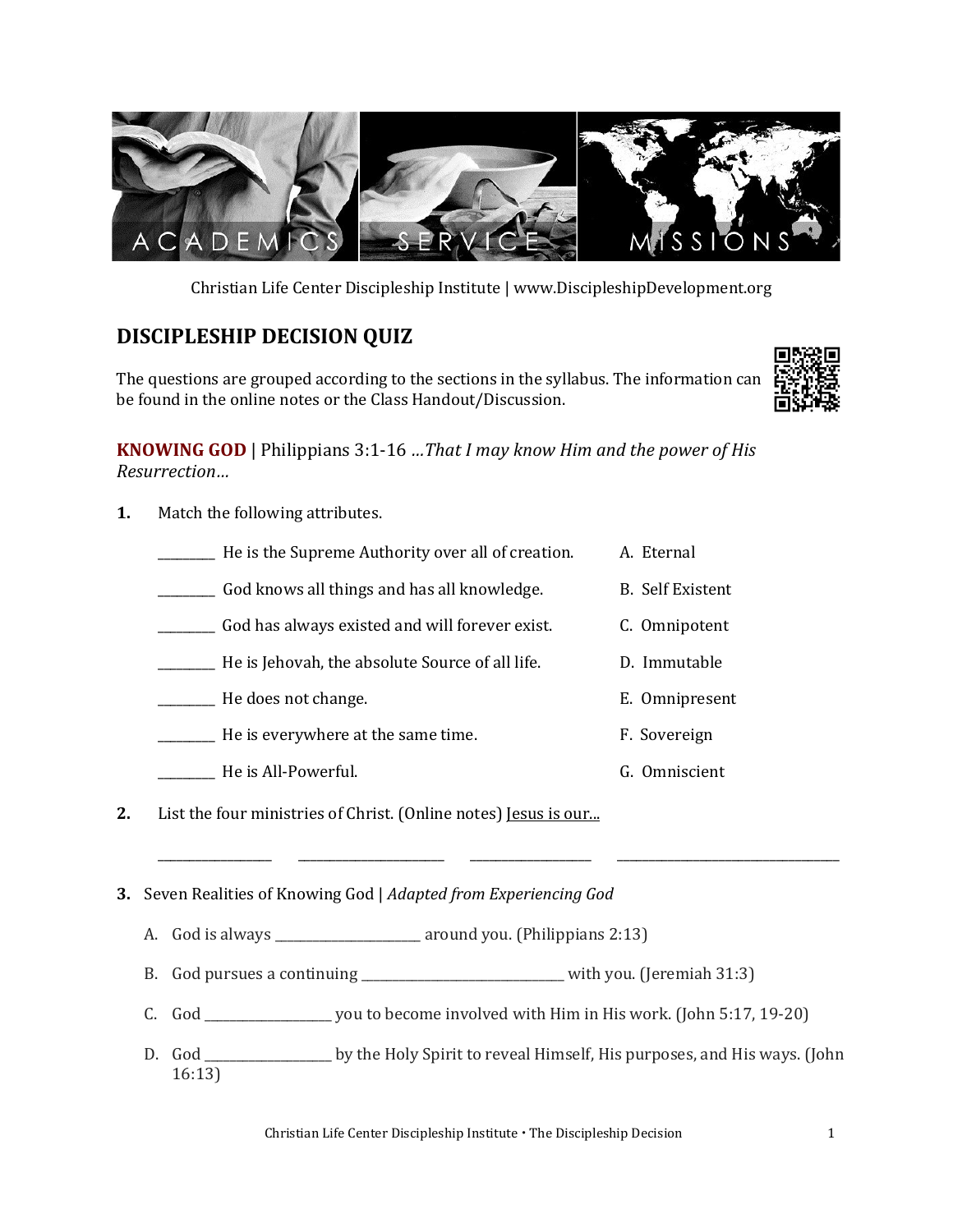- E. God's invitation for you to work with Him always leads to a \_\_\_\_\_\_\_\_\_\_\_\_\_\_\_\_ of belief that requires faith and action. (Hebrews 11:6)
- F. You must make major \_\_\_\_\_\_\_\_\_\_\_\_\_\_\_\_\_\_\_\_\_\_\_\_\_\_\_\_\_\_\_\_\_ in your life to join God in what He is doing. (Genesis 12:1-5)
- G. You come to know God by  $\frac{1}{2}$  as you obey Him. (John 14:23)

## **THE DISCIPLESHIP DECISION** | *A life-altering decision that is based on faith and understanding.* (Luke 14:25-30)

- **4.**  $\Box$  True  $\Box$  False Christ's sermon on the Mount is His teaching to disciples. (Matthew 5:1)
- **5.** The first step in a disciple's life is the \_\_\_\_\_\_\_\_\_\_\_\_\_\_\_\_\_\_\_\_\_\_\_\_\_\_\_\_\_\_\_\_\_\_\_\_\_\_\_\_\_\_\_\_\_\_\_\_\_\_\_\_
- **6.**  $\Box$  Yes  $\Box$  No When we are saved, is it God's will to become a wholehearted <u>disciple</u>? Explain.
- **7.** The root word for decision is to \_\_\_\_\_\_\_\_\_\_\_\_\_\_\_\_\_\_\_\_\_\_\_\_\_\_\_
- **8.**  $\Box$  True  $\Box$  False The three main ingredients of discipleship are choice, focus, and sacrifice.
- **9.**  $\Box$  True  $\Box$  False Although the Beatitudes begin with "Blessed (happy) are...," this happiness is not based on worldly circumstances but on Divine conditions.

**UNDERSTANDING THE BIBLE** | *Becoming a disciplined student of God's Word.* (2 Timothy 2:15)

- **10.**  $\Box$  True  $\Box$  False Reading the Bible is a "cross cultural experience?" Explain.
- **11.**  $\Box$  True  $\Box$  False Deliverance from a secular mindset is not necessary. It helps us to understand the Bible from the world's perspective enabling us to share with non-Christians.
- **12.** \_\_\_\_\_\_\_\_\_\_\_\_\_\_\_\_\_\_\_\_\_\_\_\_\_\_\_\_\_\_\_\_\_\_\_\_ is understanding the writer's original and intended meaning.
- **13. 13. 13. 13. 13. 13. 13. 13. 14. 14. 14. 14. 14. 14. 14. 14. 14. 14. 14. 14. 14. 14. 14. 14. 14. 14. 14. 14. 14. 14. 14. 14. 14. 14. 14. 14. 14.**
- **14.** What is the context of Matthew 18:19-20 *...if two of you agree on earth concerning anything that they ask,… where two or three are gathered in My name, I am in their midst.*

## **THE BELIEVER'S VICTORY** | *Consistent victory is experienced IN Him.* (John 16:33)

**15.**  $\Box$  True  $\Box$  False — Many Christians in America view reality in two tiers, the spiritual and the natural views, with an excluded middle.